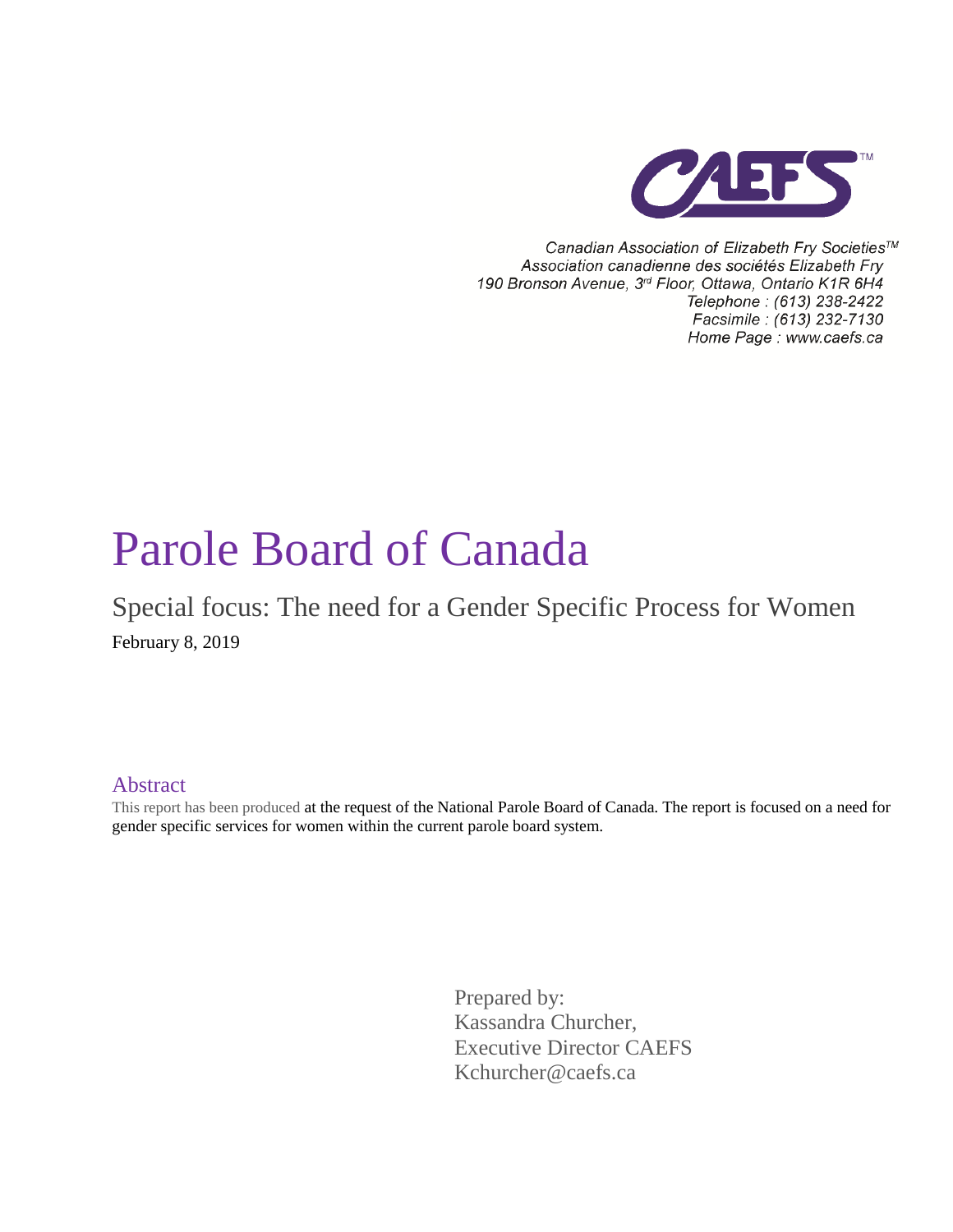## **Table of Contents**

| How factors of women's criminalization must inform the parole process  4 |  |
|--------------------------------------------------------------------------|--|
|                                                                          |  |
|                                                                          |  |
|                                                                          |  |
|                                                                          |  |
|                                                                          |  |
|                                                                          |  |
|                                                                          |  |
|                                                                          |  |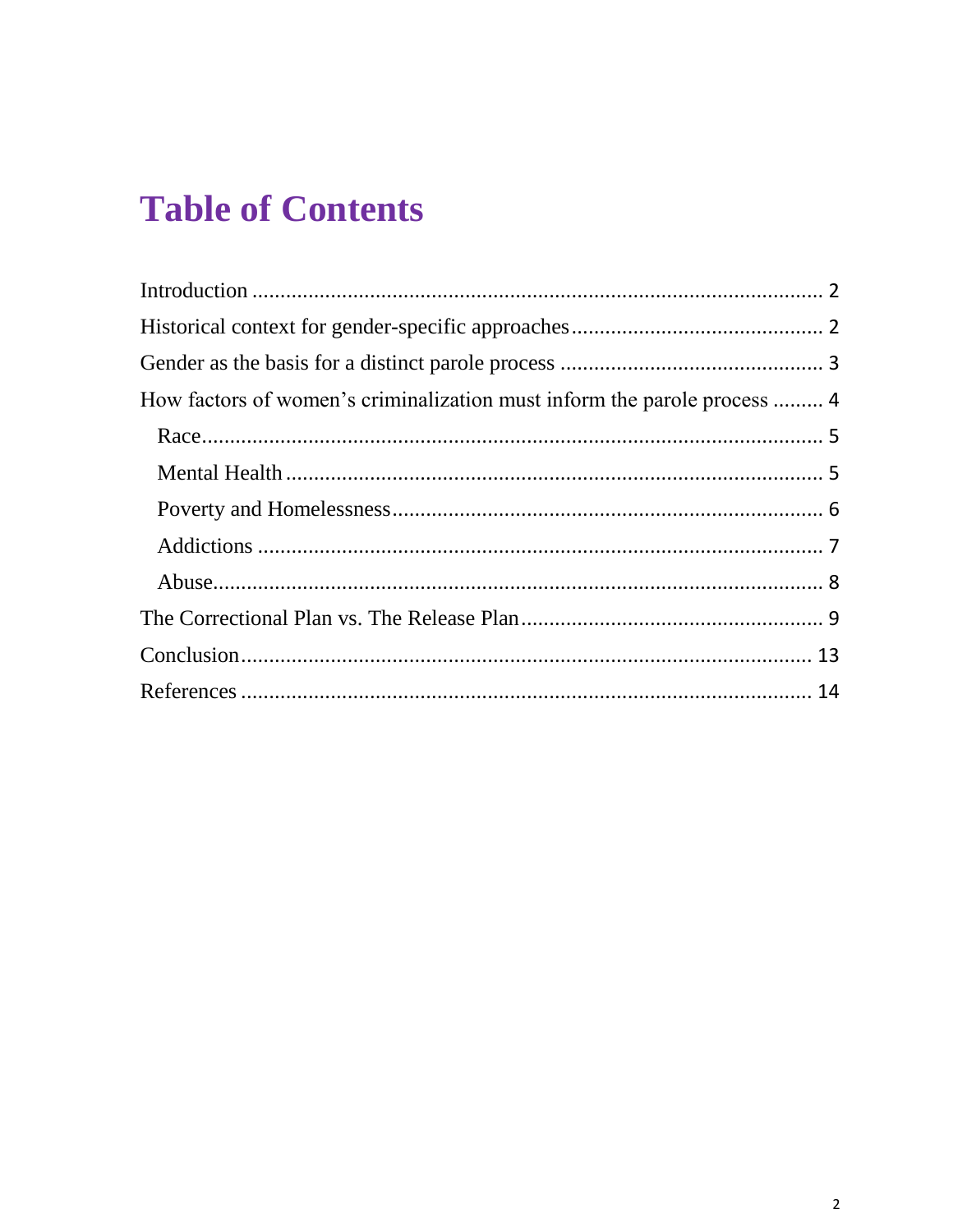## <span id="page-2-0"></span>**Introduction**

.

The Correctional Service of Canada has established separate and distinct models of corrections for men and women yet the parole board system in Canada makes no distinction between men and women who are criminalized.<sup>1</sup> For the purpose of this background document we will be focusing on the need for gender-specific service in the parole process for women to ensure their successful reintegration into the community. CAEFS will be applying a feminist approach to this report including contextualizing the factors that contribute to women's criminalization which will lead to a critical analysis of the parole system and services that require an intersectional approach based on the need for substantive equality for women.

Throughout this report, we use language that reflects CAEFS' values and commitments. In recognition of the systemic and social factors involved we refer to the criminalization of women and to the women as criminalized rather than the terms offenders or accused. This is a critical component of our report and the work at the heart of the Parole Board of Canada. When a women is being evaluated for release, the members must be working from the basis of re-entry which is a return to community as a citizen, and not as an offender.

## <span id="page-2-1"></span>**Historical context for gender-specific approaches**

The core of Canada's equality law is based on section 15 of the Canadian Charter of Rights and Freedoms with its strong equality guarantee.<sup>2</sup> Canadian courts have developed an approach to equality that recognizes the complexity and impact of factors that create conditions of inequality. This approach, known as substantive equality, is a crucial principle informing Canadian law and policy. Given the complex matrix of factors that lead to women's criminalization, substantive equality should serve as the foundation for any approach which intends to address women. Unlike the traditional approach to equality, which holds that people who are considered to be alike should be treated in the same way (formal equality), substantive equality focuses on the impact on the individual. In many cases, treating those considered different in the same way as the dominant group will not necessarily alleviate inequality and may, in fact, serve to entrench it further.

As noted by the court, substantive equality takes into consideration context and history, including membership in a group that has been historically disadvantaged and experienced discrimination.<sup>3</sup> These groups are based on social categories such as race, gender, (dis)ability, age, Indigeneity, sexuality and economic status that have historically and continue to be the

 $\overline{a}$ <sup>1</sup> Correctional Service of Canada (2010). *Revised National Community Strategy for Women Offenders.*  Government of Canada.

<sup>2</sup> *Canadian Charter of Rights and Freedoms, Part 1 of the Constitution Act , 1982, being Schedule B to the Canada Act 1982 (UK), 1982, c 11.* (n.d.).

<sup>3</sup> *Canadian Charter of Rights and Freedoms, Part 1 of the Constitution Act , 1982, being Schedule B to the Canada Act 1982 (UK), 1982, c 11.* (n.d.).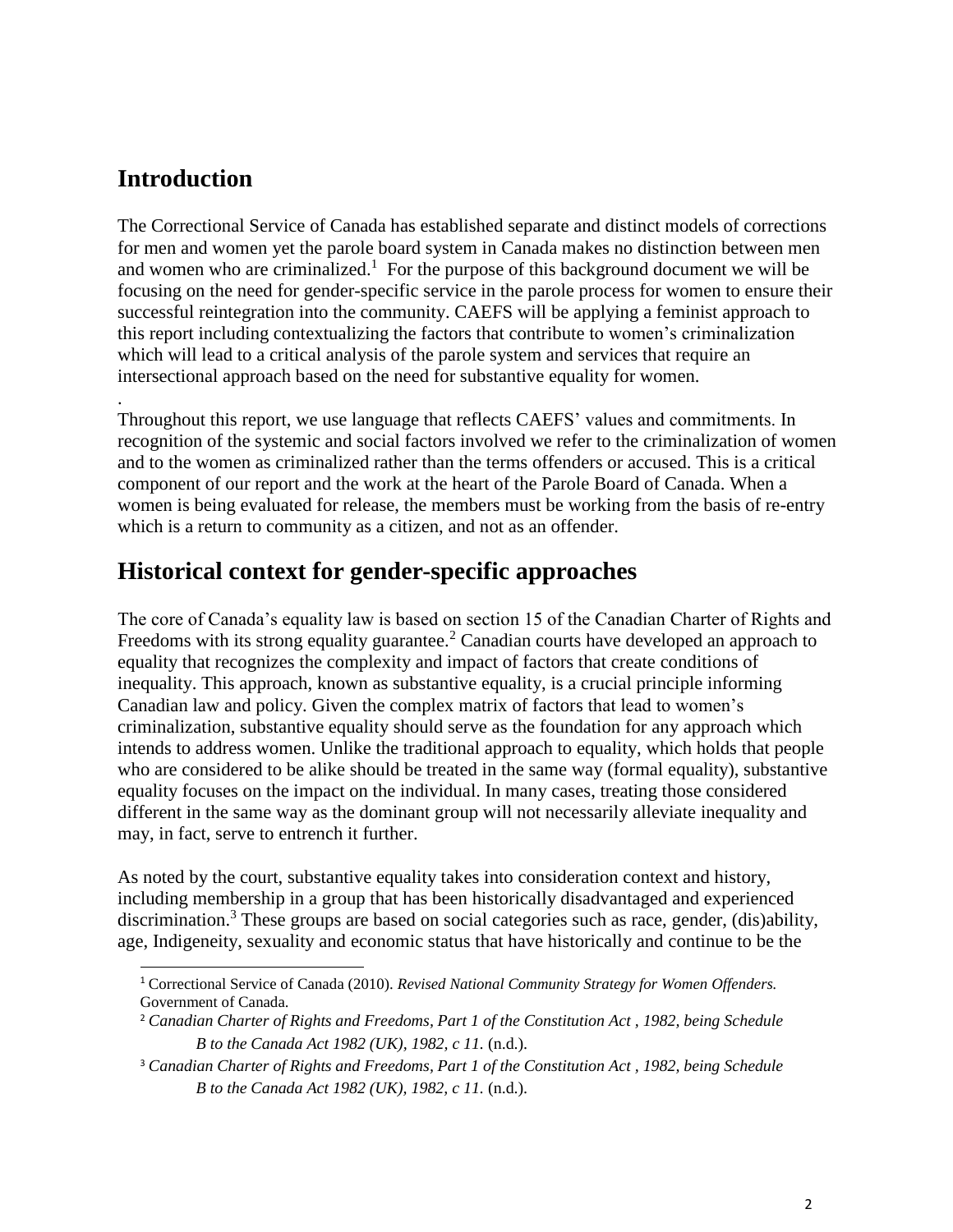basis for discrimination and inequality. These group-based factors are not mutually exclusive and different combinations will result in different experiences with discrimination. The social categories are interconnected and overlapping and cannot be understood in isolation from each other. An intersectional analysis takes into consideration the interdependent systems of discrimination that impact a person, situation or program or the application of a rule. Such a review is a critical component of substantive equality.

While substantive equality is a more nuanced and multifaceted approach and thereby will be more complicated to apply and implement then formal equality, it is the approach that is more likely to be effective in creating the fundamental change necessary to address the parole board process. As such, the basis of our recommendations will be that the parole process for women must be reconceived upon the foundation of substantive equality.

## <span id="page-3-0"></span>**Gender as the basis for a distinct parole process**

Historically, factors relating to the criminalization of women were researched from a "gender neutral perspective," that is gender was not considered relevant. The criminalization factors that applied to men were assumed to apply equally and in the same ways to women. There is ongoing debate between gender-neutral theorists and gender responsive/ feminist theorists:

Gender neutral theorists maintain that theories of criminal conduct transcend gender lines. Equally relevant to males and females, pathways to delinquency are said to be comprised mostly of individual-level factors empirically linked to antisocial outcome... -- antisocial cognitions, antisocial peers, personality deficits (e.g. impulsivity), family/marital dysfunction, substance abuse, educational/vocational obstacles, and misguided use of leisure time. In contrast, feminist theorists maintain that the pathways to female offending are uniquely tied to specific sociological factors deemed to contribute to the oppression of women and girls– namely economic marginalization, systemic poverty, lack of access to state capital/government funding, and lack of access to community resources. Importantly, feminist theorists fervently maintain that society's patriarchal structure plays a pivotal role in the subjugation of girls and women in the criminalization of their survival strategies."<sup>4</sup>

These gender issues carry through the whole criminal justice process and inform the foundation of women's corrections. As described in the Revised National Community Strategy for Women (2010):

Women offenders have unique needs, which must be considered in formulating the most effective response to their reintegration requirements. The necessity for a gender-informed approach is noted in both legislation and in CSC's Mission, and has been reinforced in several correctional reviews and reports. The following three aspects need to be considered in determining the best measures to facilitate a woman offender's successful transition into the community: the diverse profile of women offenders; their relatively small numbers; and their geographic dispersion upon release.<sup>5</sup>

<sup>4</sup> Jones, N., K Wananmaker, and L. Greiner. 2014. "A Quantitative Exploration of Gendered Pathways to Crime in a Sample of Male and Female Juvenile Offenders." Feminist Criminology (9). Abstract at p. 113.

<sup>5</sup> Correctional Service of Canada (2010). *Revised National Community Strategy for Women Offenders.* Government of Canada.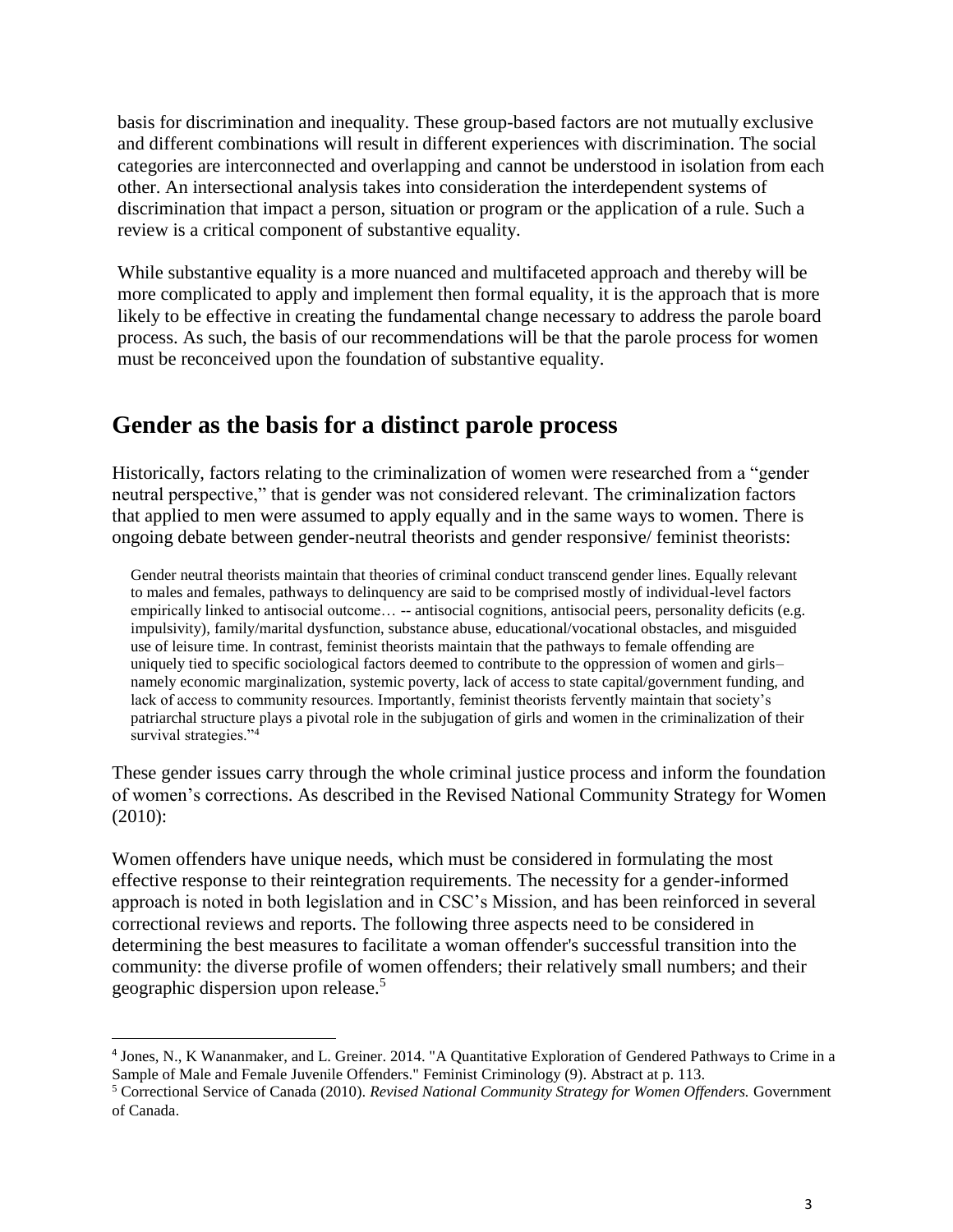Gender as a systemic factor and potential gendered impact needs to be taken into consideration in all parole programs, training, design and implementation. Support for a gender-informed approach that is sensitive to the unique needs of women can also be found in the research of Dr. Kelley Blanchette, the Deputy Commissioner for Women in Canada.<sup>6</sup> It is time for the National Parole Board of Canada to also apply a gender lens to their work in supporting a women's return to their community.

## <span id="page-4-0"></span>**How factors of women's criminalization must inform the parole process**

The social categories that underpin a substantive equality analysis are critically important factors contributing to the criminalization of women. The inequalities, racism and colonialism experienced by racialized and Indigenous women, in conjunction with the heightened surveillance of these vulnerable populations, render them at increased risk of being criminalized even when on parole. Disabled women, particularly those with mental health issues, face barriers and marginalization, as do lesbian, gay, bisexual and transgender women. All of these women are more likely to experience poverty which is also significantly correlated with criminalization. Other related factors such as abuse, homelessness, and addictions also figure prominently as issues contributing to the criminalization of women.<sup>7</sup>

All of the factors creating needs and vulnerabilities in women must be responded to at every stage in the pre-release planning and community-based support services for criminalized women. In addition, those working as members of the parole board need to be trained and prepared to deconstruct their own stereotypes and assumptions to ensure they are not contributing to women's marginalization and vulnerability when it comes to deciding conditions and supporting their release.

Given the dominance of the individual-level factor approach to why women are in prison, none of the systemic or social factors have been adequately studied or considered in supporting release and re-entry approaches by the Parole Board of Canada. The lack of a gender-specific approach to parole process does not accommodate for the need to address that fact that the vast majority of criminalized women represent the impoverished, the marginalized, and the lowest-status of vulnerable populations in our society. Thus, understanding these factors provides crucial guidance on strategies that can more successfully prepare a woman for release, implementing a hearing process that is gender-specific, and training parole board members to incorporate each of the factors that will be discussed in how they interconnect, reinforce and influence each other in supporting the woman successfully in community.

 $\overline{a}$ <sup>6</sup> Blanchette, K., Gobeil, R., & Stewart, L. (2016, January 301-322). Gender-neutral vs. Gender-informed approaches. *Criminal Justice and Behaviour, 43*(3).

<sup>7</sup> *CAEFS Fact Sheets*. (2017, October 18). Retrieved from CAEFS: http://www.caefs.ca/feature/fact-sheets/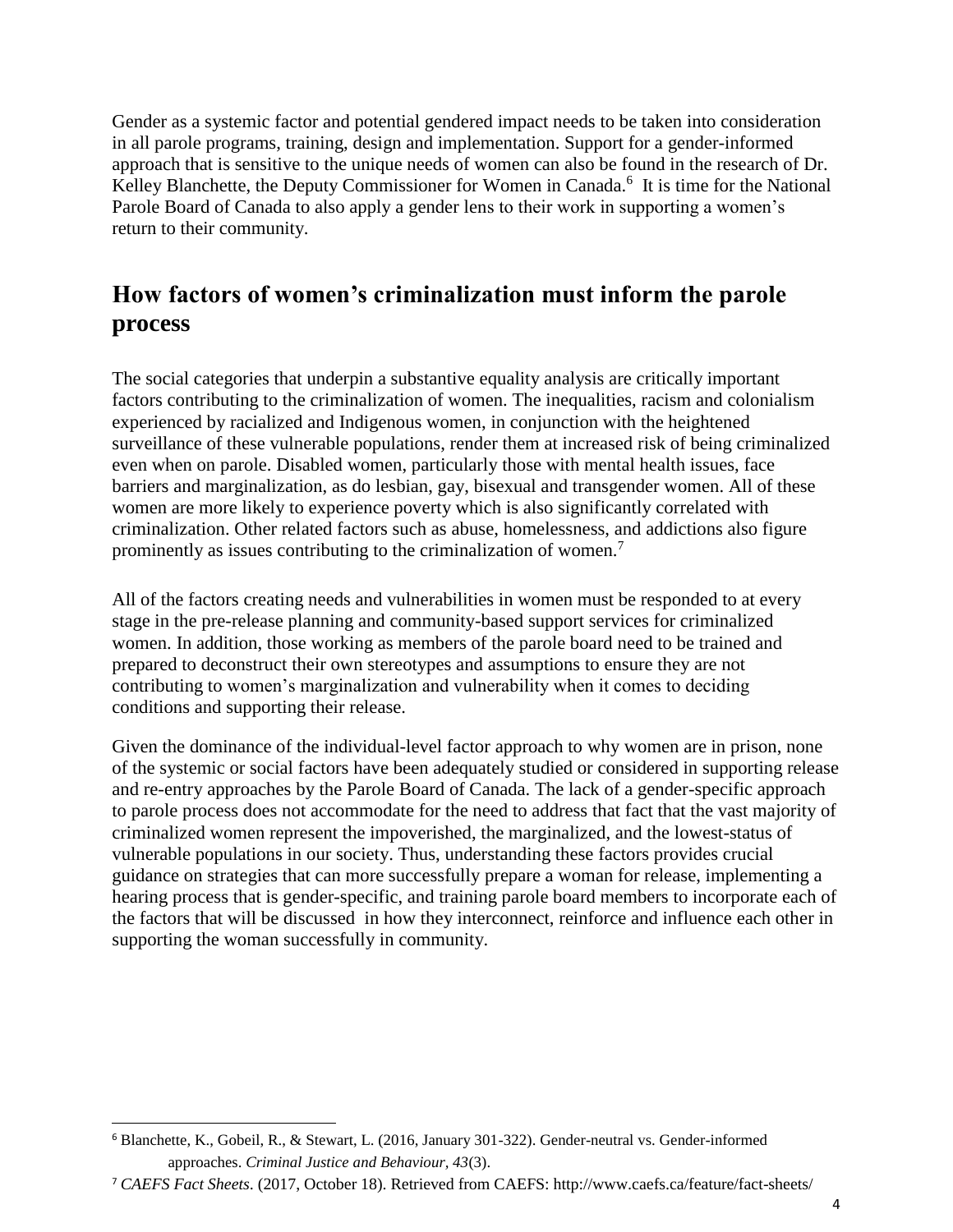#### <span id="page-5-0"></span>*Race*

Indigenous and racialized women are significantly overrepresented among federally sentenced women.<sup>8</sup> Racist assumptions and stereotypes need to be acknowledged and addressed within the parole board system so that the members across the country are a diverse reflection of cultures and lived experience. For the best likelihood of success, criminalized women from Indigenous and racialized communities need to be served by those who are representative of their own communities. Race and culturally specific inclusions need to be incorporated into the release planning and hearing to ensure that the women are grounded by a sense of community during the process.

For example, currently in the parole process an Indigenous women can request a hearing using a traditional circle however this is conducted within a CSC facility, not in their community. It is clear from the Parole Board's own efforts that a healing circle is a better and more humane way to address the factors that brought the women into conflict with the law including mental health, family problems and poverty. It is structured as a supportive process that centers on a woman's narrative as the central element of the hearing process as opposed to formal hearings which replicate the formal structure that reinforces a separation between PBC members and the women and recreates the colonial division of authority and subject which our government has committed to deconstructing.

#### **Recommendations:**

- 1. Increase diversity of experience and culture among the parole board of Canada committee members.
- 2. Prioritize training on deconstructing privilege and the impacts of intergenerational trauma on Indigenous and racialized women in Canada.
- 3. Make parole circles which incorporate cultural elements the standard model for all women.

Focus on conducting hearing in person, in a community setting.

## <span id="page-5-1"></span>*Mental Health*

 $\overline{a}$ 

As many as 75% of women in custody have some form of mental health diagnosis.<sup>9</sup> Mental health issues among women, often related to other systemic factors, frequently go unrecognized and/or untreated prior to their incarceration and post-incarceration. The consequences of jailing women with mental disabilities cannot be overstated; they are at significant risk of being victimized while in prison, they have difficulty comprehending or following institutional rules and are labelled defiant, and they are more susceptible to higher risk classifications and segregation which can result in self-injurious behaviour.<sup>10</sup>

The unique and complex needs of women with mental health issues must be considered a priority when it comes to not only the role of the assistant in providing information and

<sup>8</sup> Office of the Correctional Investigator. (2017). *Annual Report* 2017. Ottawa: Government of Canada.

<sup>9</sup> Canadian Institute for Health Information. (2008). *Improving the Health of Canadians: Mental Health, Delinquency and Criminal Activity.* Ottawa: CIHI.

<sup>10</sup> *CAEFS Fact Sheets*. (2017, October 18). Retrieved from CAEFS: http://www.caefs.ca/feature/fact-sheets/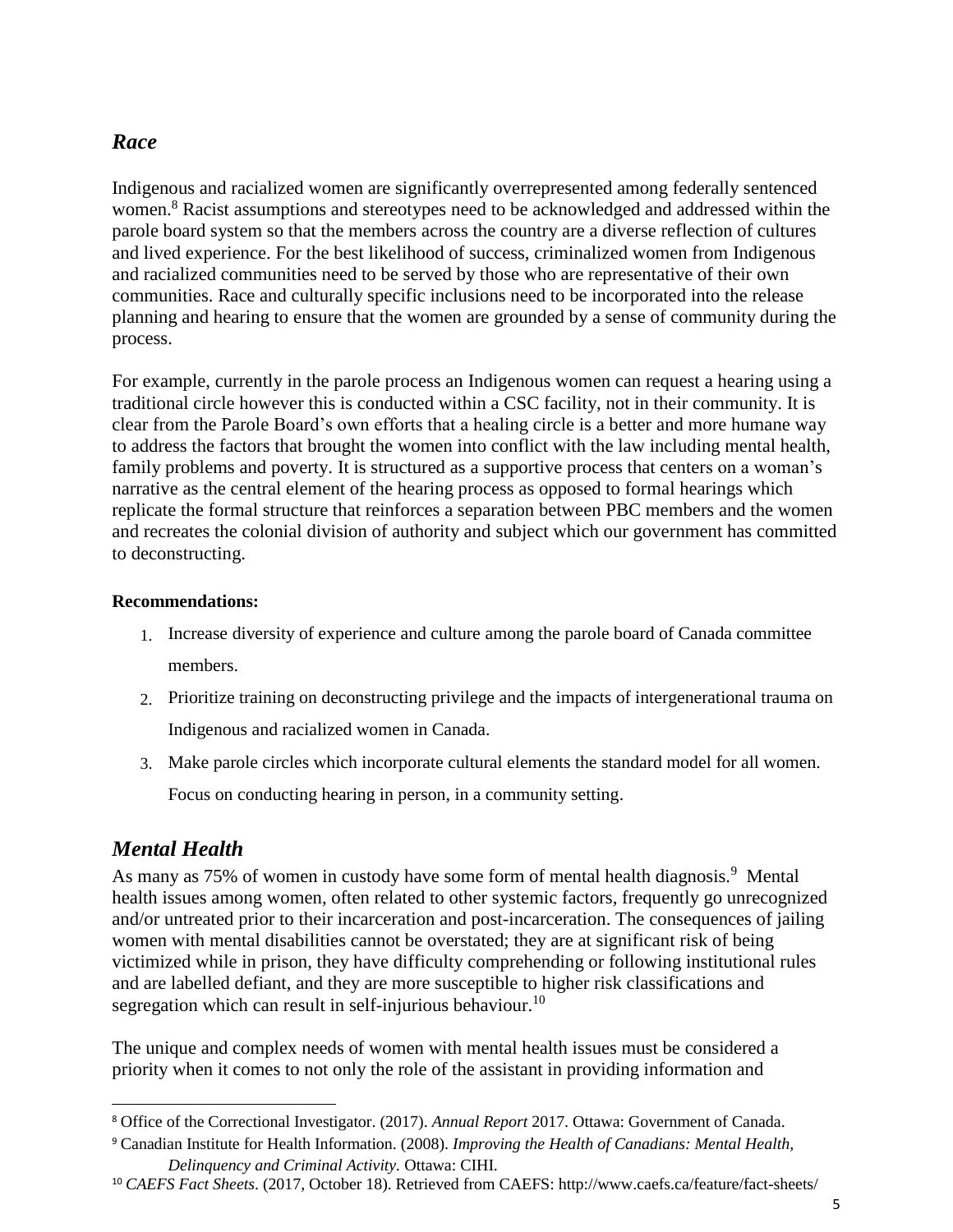guidance but also the residential in community options that can offer specialized wrap around services.<sup>11</sup> CAEFS is concerned that due to the lack of women-centric residential facilities that currently exist with wrap around services, many women who have complex mental health needs are being over-classified due to behaviour related to their illness and delayed release due to lack of in community appropriate services.

#### **Recommendations:**

- 1. A mandatory parole independent assistant must be available for pre-release planning and parole hearing for all women but in particular those with mental health issues.
- 2. Parole Board of Canada must use its mandate with the government to emphasize the need for community based residential facilities with mental health services to support these women in community.
- 3. The Parole Board must ensure that the risk-assessment and security concerns do not conflict with the need for treatment and medication to support rehabilitation and re-entry.

### <span id="page-6-0"></span>*Poverty and Homelessness*

The inequality of poverty and homelessness contributes to survival activities that are increasingly likely to cause women to be criminalized.<sup>12</sup> Poverty attaches to other systemic factors (race, gender, disability) and severely aggravates the inequalities that inhere in those identities. Homeless women, who must rely on selling their bodies to survive, as well as those who panhandle, or gather in groups, are at significantly increased risk of being criminalized. Criminalized women have indicated that housing is their most pressing need and that a lack of housing was their primary reason for recommitting offences.<sup>13</sup>As poverty is a factor that renders women vulnerable to criminalization, it is important to invest in community supports including affordable housing and childcare at the community level to improve the quality of life of those children who, by virtue of their circumstances, are most vulnerable to high risk and illegal activities.

In assessing a woman for release there often is a residency clause incorporated into their return to community. This can be challenging when there exists no assistant support in the pre-release planning to help identify and source housing options for women who were previously homeless or in precarious living situations prior to their incarceration. Furthermore, due to their criminalization, all their other identities are now further compromised. Many shelters and transitional homes will not accept those with criminal records and as such they are often left to return to poverty and homelessness post-incarceration which contributes to recidivism.

general population and inmate samples. *Psychological Trauma: Theory, Research, Practice and Policy*, 439-446 <sup>13</sup> Canadian Association of Elizabeth Fry Societies (2015). *Housing Situations of Women Prior and Post Incarceration in Canada.* Ottawa, Canada.

 <sup>11</sup> Mueser, K., Goodman, L., Trubetta, S., Rosenberg, F., Auciello, P., & Foy, D. (1996). Trauma and post-traumatic stress disorder in severe mental illness. *Journal of Consulting and Clinical Psychology*, 493-499. <sup>12</sup> Briere, J., Agee, E., & Dietrich, A. (2016). Cumulative trauma and current postraumatic stress disorder status in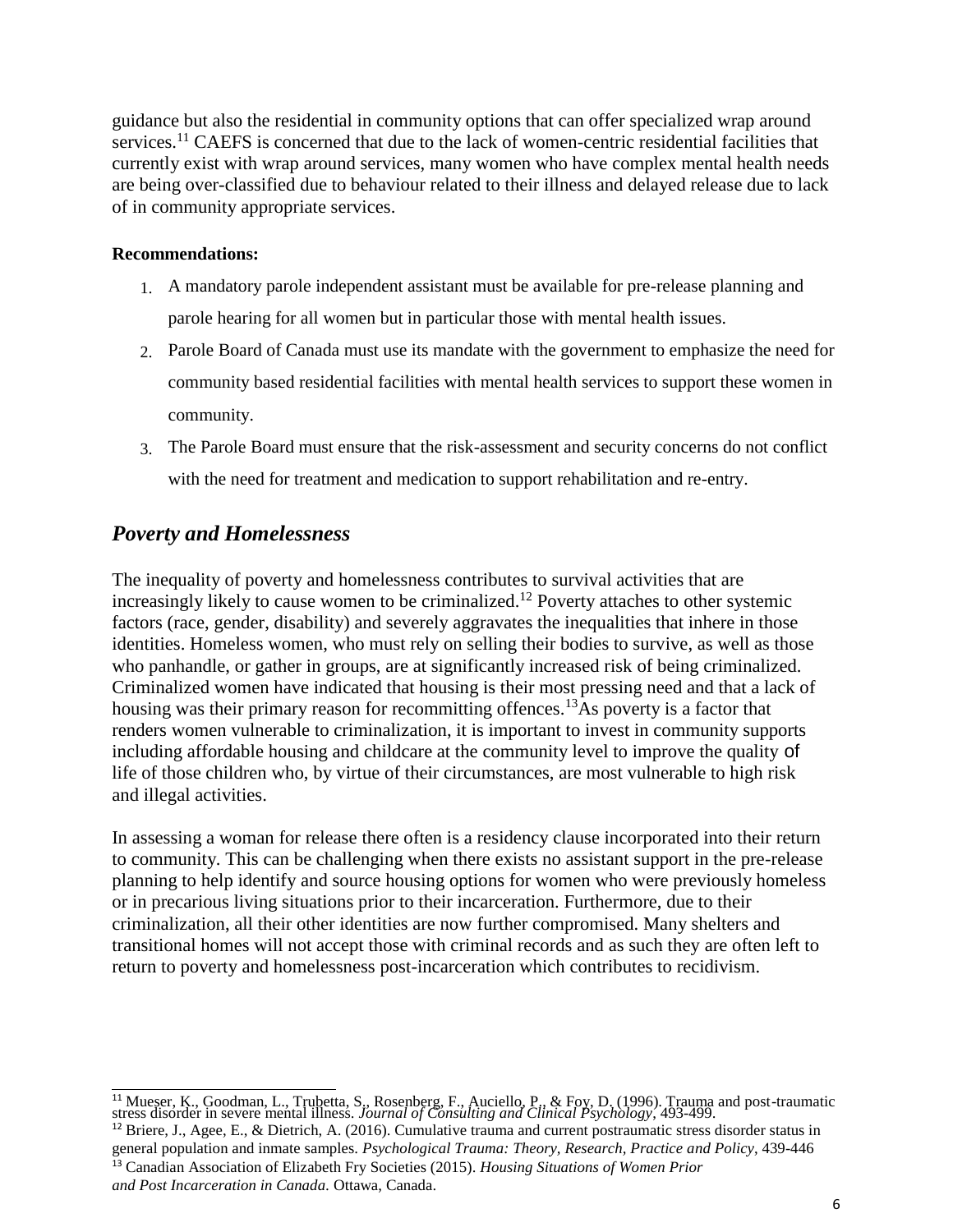#### **Recommendations:**

- 1. Parole Board of Canada must consider that 65% of federally sentenced women are primary care givers and should returned to community as soon as possible as to not further compromise their children. $_{14}$
- 2. Committee members who are responsible for assessment and decision must be trained to acknowledge and understand the in community barriers that exists to a woman's long-term success including poverty.

#### <span id="page-7-0"></span>*Addictions*

The connections between addictions, mental health issues, and income-generating activities that place a woman at risk of criminalization are well documented.<sup>15</sup> Many women turn to addictions to help cope with the traumatic effects of abuse or poverty. The use of drugs as an anesthetic to deal with trauma begins a cycle of criminalization as women start to engage in high- risk income activities to fund an addiction. For women addictions often become a determining factor related to suspensions and revocations post-release.<sup>16</sup> When faced with the PBC again, the committee members must use their influence to ensure that community parole officers have exhausted every option to seek support services for those suffering from addictions issues. Due to the lack of mental health support in community, high rates of intimate partner violence and histories of abuse women are highly susceptible to relying on drugs and alcohol to self-medicate.<sup>17</sup>

#### **Recommendations:**

- 1. Parole Board of Canada should be funding independent re-entry specialists who are trained in intersectional approaches to substantive equality to assist with the sourcing of in community resources for all women especially those seeking to continue treatment.
- 2. Parole boards must accept that relapse is a part of the recovery process during revocation hearings. If there are in-community supports who will navigate the addiction process with the woman they should not be suspended or revoked while they are in their healing process which is why a recommendation of release maintained in community contributes to a woman's ability to continue her re-entry without interruption.

<sup>14</sup> *CAEFS Fact Sheets*. (2017, October 18). Retrieved from CAEFS: http://www.caefs.ca/feature/fact-sheets/ <sup>15</sup> Coates, J., & Hetherington, T. (2016). *Decolonizing social work.* New York: Routledge.

<sup>16</sup>Public Safety Canada Portfolio Corrections Statistics Committee. *2017 Corrections and Conditional Release Statistical Overview.* Ottawa: Government of Canada.

<sup>17</sup> Mullen, P., & Fleming, J. (1998). Long-term Effects of Child Sexual Abuse. *Issues in Child Abuse Prevention*, 7-21.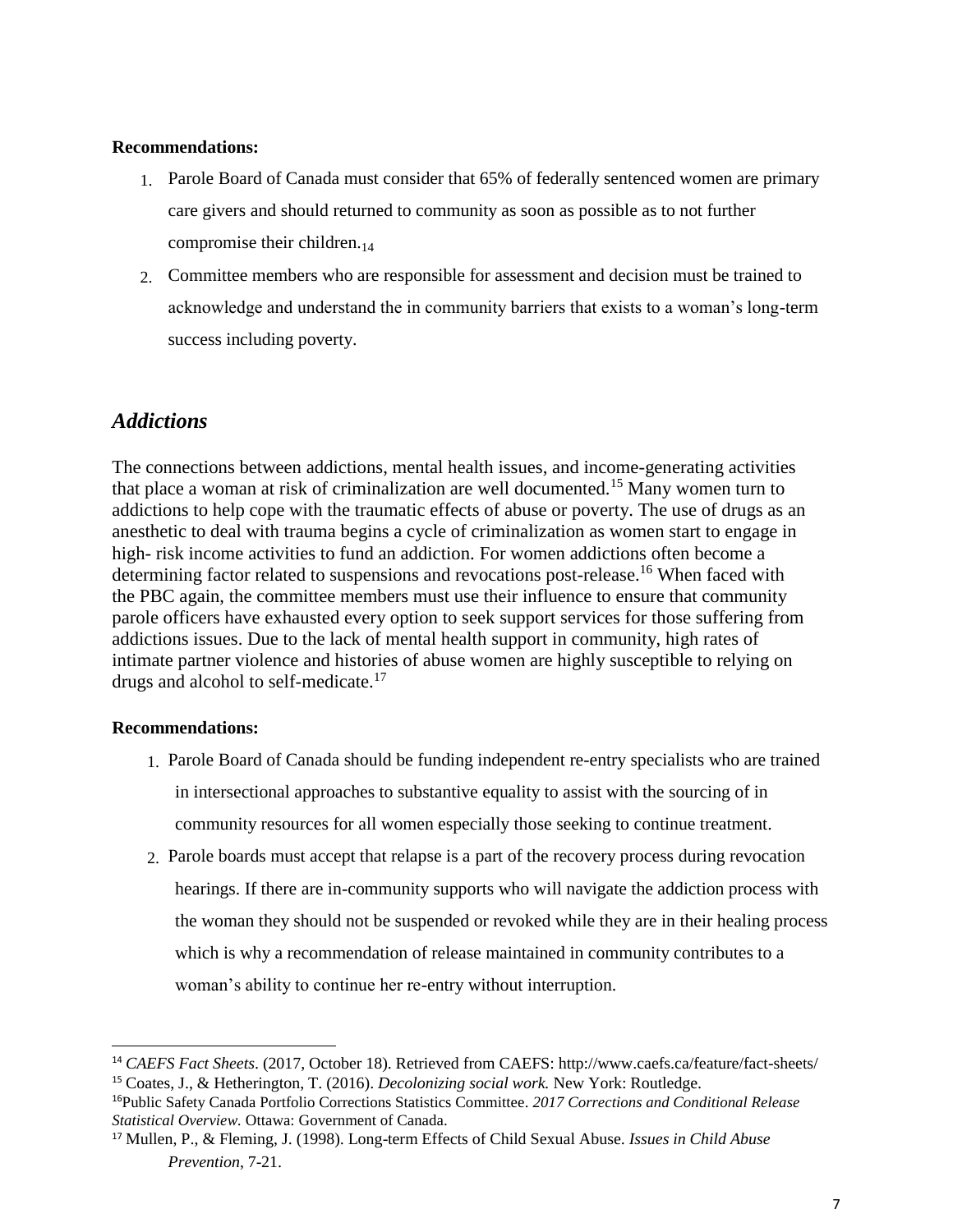#### <span id="page-8-0"></span>*Abuse*

Childhood physical, emotional and sexual abuse lays the broken foundation for a lifetime of potential trauma and challenges. The link between childhood abuse and mental health issues has been established through multiple research studies.<sup>18</sup> We know that 80% of the current adult female population in Canadian federal prisons have reported a history of childhood abuse.<sup>19</sup> Those rates are even higher among Indigenous women, sitting at 95%.<sup>20</sup> The process of being criminalized and moved through the corrections system is an additional level of trauma on women who have a high likelihood of having already been exposed to abuse.<sup>21</sup>

Criminalized women need access to anti-violence organizations that offer support and counselling appropriate to survivors of abuse. When examining the framing of a women-centric parole system, the paradigm must shift from a retributive, evaluative system to one that is transformative and healing and based in community. If this is not done, the parole process then has the potential to be another experience in the women's story of trauma and dehumanization.

#### **Recommendations:**

- 1. All Parole Board members must be appropriately trained in trauma-informed approaches prior to conducting parole board hearings.
- 2. A paid Independent Re-Entry Specialist should be provided as an option to every woman who must present before the parole board to assist with the planning and hearing process.

<sup>18</sup> Mullen, P., & Fleming, J. (1998). Long-term Effects of Child Sexual Abuse. *Issues in Child Abuse Prevention*, 7-21.

<sup>19</sup> *CAEFS Fact Sheets*. (2017, October 18). Retrieved from CAEFS: http://www.caefs.ca/feature/fact-sheets/

<sup>20</sup> *CAEFS Fact Sheets*. (2017, October 18). Retrieved from CAEFS: http://www.caefs.ca/feature/fact-sheets/

<sup>&</sup>lt;sup>21</sup> Briere, J., Agee, E., & Dietrich, A. (2016). Cumulative trauma and current postraumatic stress disorder status in general population and inmate samples. *Psychological Trauma: Theory, Research, Practice and Policy*, 439-446.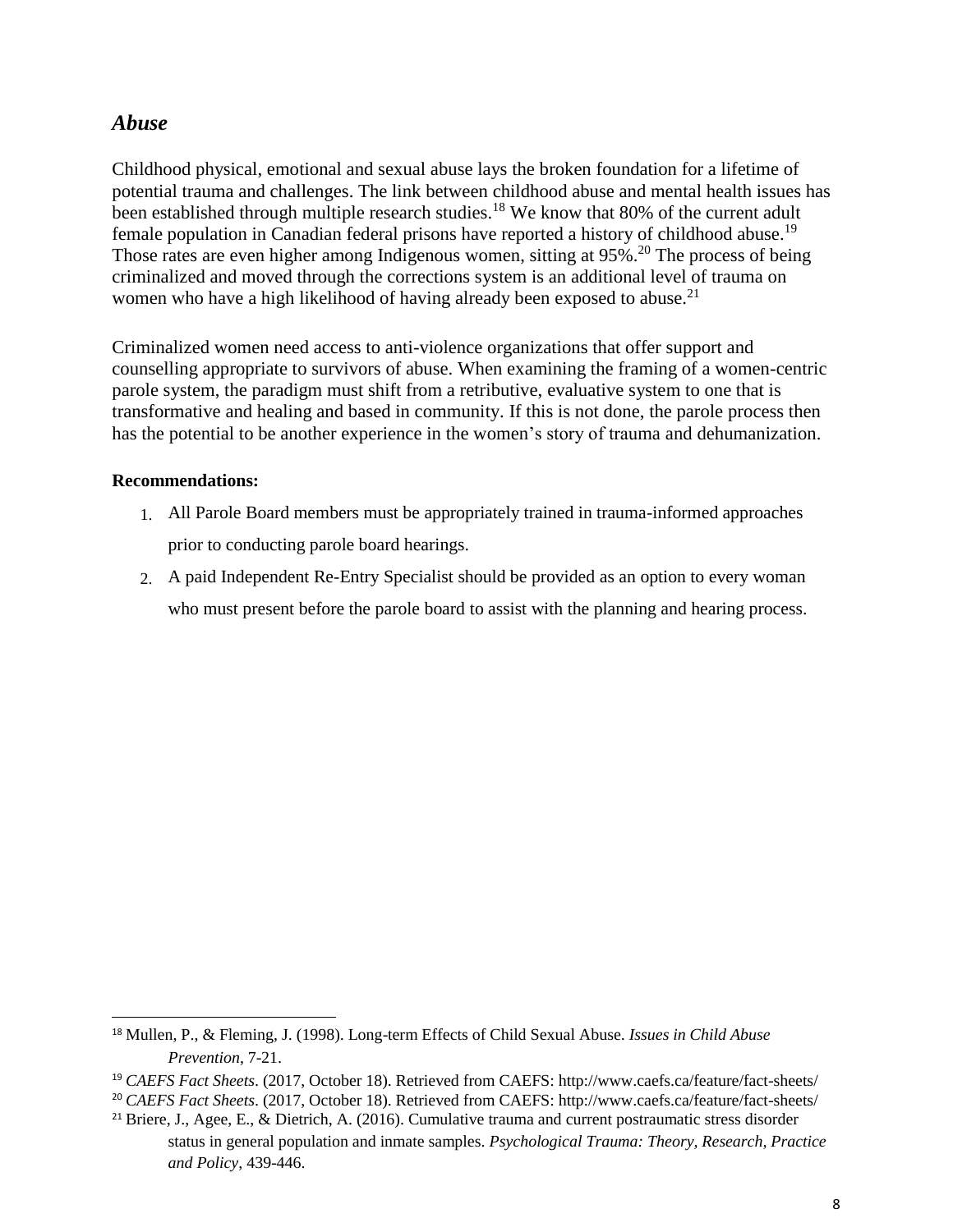## <span id="page-9-0"></span>**The Correctional Plan vs. The Release Plan**

The priority for the Correctional Service of Canada is the correctional plan. It is the central document that provides an action plan complete with required programs, treatments, educational goals and it governs a women's entire incarceration. While this addresses one part of the mandate to rehabilitate, it leaves out the critical importance of the release planning process. The current corrections system in Canada is founded on the premise that most women who are incarcerated will, eventually, return to community. Due to the importance of reintegration to the corrections system's mandate, release planning must be made a priority to support the parole process.

Unfortunately, because release planning is often deemed 'offender-driven', women are often not given the appropriate amount of information and support in ensuring that they come before the PBC committee prepared to present their plan upon release. To date, this work often falls to EFry workers who, voluntarily, will help connect with residential options, in community support services, addiction services and build a release plan with the woman to help prepare her for the hearing.

To support a women-centric approach to the parole process, we need to consider the preparation required so that a woman is properly supported through the release planning and hearing process. Despite the CSC affirming that this is the role of the institutional parole officer, the Parole Board of Canada should invest in Independent Re-Entry Specialists who are community-based and can work on facilitating the preparation and reintegration of women. Ideally these specialist would be women with lived experience from community-based organizations who have the appropriate feminist analysis to partner with a woman in developing her release plan and sit as an assistant in the hearing process.

It is not enough to base re-entry on completing the correctional plan. This plan does not include the woman's needs nor does it take into consideration her family's needs. This is where we often confuse risk and need. The priority is that the woman must address their own needs and concerns in their release plan which often is not in line with the risk-framed language put forward by the institution. The completed correctional plan is a separate and distinct document that should not conflict with a woman's own assessment of her progress and future needs. Those needs can be supported by programs that do not need a clinical basis. The feminist model we have emphasized in our report does not require 'experts' to solve women's problems but rather a community that will accept and offer a sense of belonging and support.

Despite the report of the TaskForce on Federally Sentenced Women, which was implemented in the 1990s, women are still being treated more harshly than men in the prison and are often left alone to prepare for their release and present to their hearing. The five principles the TaskForce articulated (empowerment; meaningful and responsible choices; respect and dignity; supportive environment; and shared responsibility) have been divested of their feminist and collective meanings and used by the system to demand from women a level of accountability for their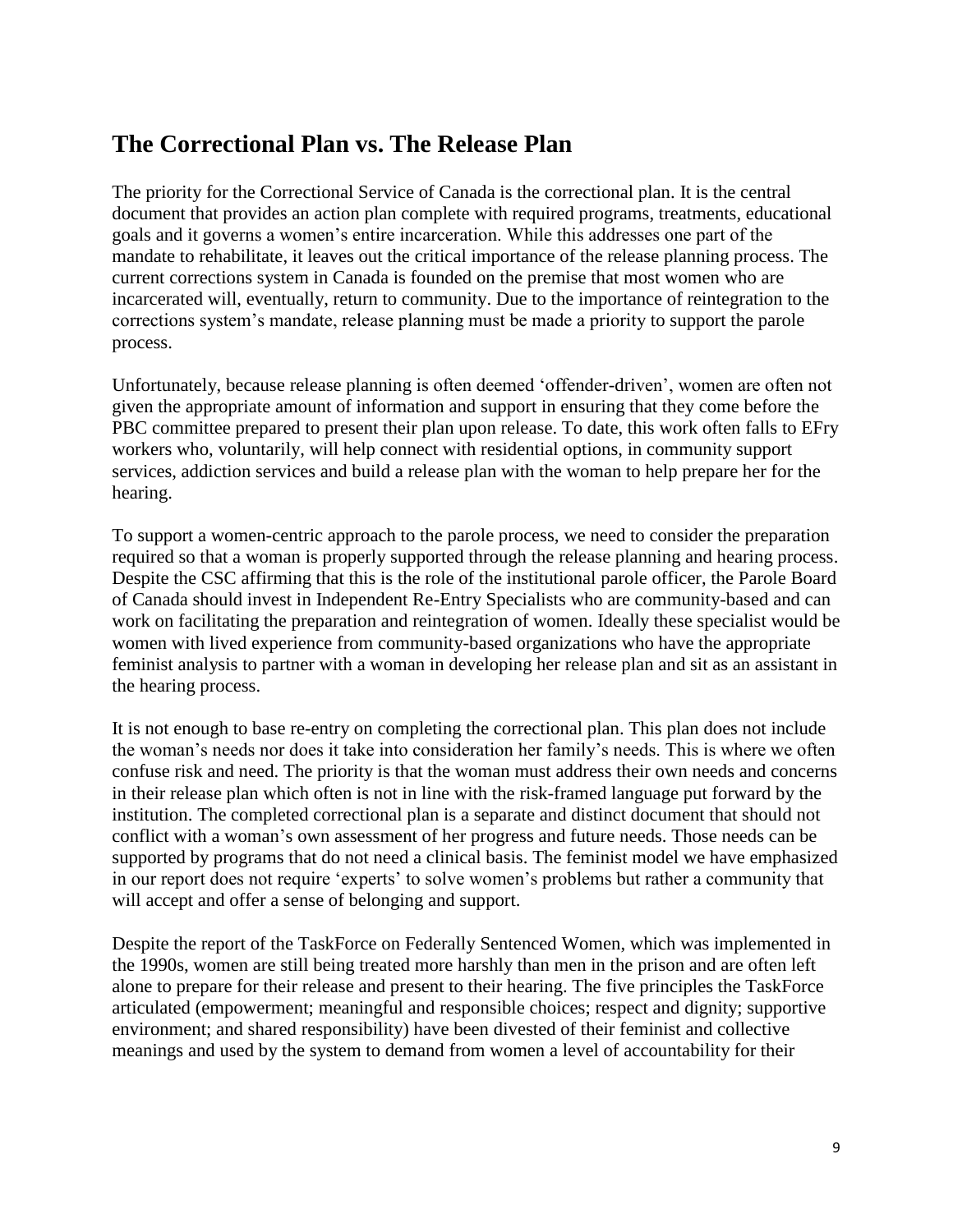crimes not expected of men.<sup>22</sup> When the Parole Board members sit with a woman to evaluate her for release, this concept of hyper responsibility must be dismantled to ensure that she is being assessed based on her readiness and not on her ability to assume accountability to a level that is counter-productive to the process and the end goal of re-entry. Below is a sample release plan developed by a woman with the support of a local EFry worker to demonstrate the extensive work and effort it requires.

An example of an Elizabeth Fry Release Plan:

#### **The Elizabeth Fry Society of Simcoe County**

#### **Transition House**

#### **Tentative Release Plan**

#### **Assessment Date: July 18th, 2018**

The Elizabeth Fry Society of Simcoe County works for the advancement of justice by ensuring fair treatment of women whom are, or at risk of, being criminalized. We accomplish our objectives of creating a more humane justice system through advocacy, prevention and direct service. Our Community Based Residential Facility provides housing for women who are in need of a structured living environment as they complete legal processes and who are experiencing a transition in their lives. We have a 24 hour-awake staffing model to provide support and assistance to women as they participate and work towards the reintegration process.

A Preliminary Assessment has been completed with Ms. G over the phone. Ms. G is currently at Grand Valley Institute for Women serving her second federal sentence.

Ms. G. has no addiction or violent issues in her file. We feel that Ms. G. poses no threat to public safety.

Ms. G. has shown interest in participating in several programs that Elizabeth Fry Society of Simcoe County has to offer. These programs will help her develop a foundation and gain skills in order to follow her release plan. Ms. G. is deeply committed to humanitarian work and has expressed an interest in volunteering in the local food bank program or with the youth homeless shelter in Barrie. Ms. G. is also committed to completing work with her editor on her humanitarian writing and her music.Ms. G. has taken and successfully completed several programs while in prison.

#### **The Elizabeth Fry Society of Simcoe County Transition House**

<sup>22</sup> Hannah-Moffat, Kelly. "Prisons that Empower: Neo-Liberal Governance in Canadian Women's Prisons." *British Journal of Criminology*40 (2000): 510-531.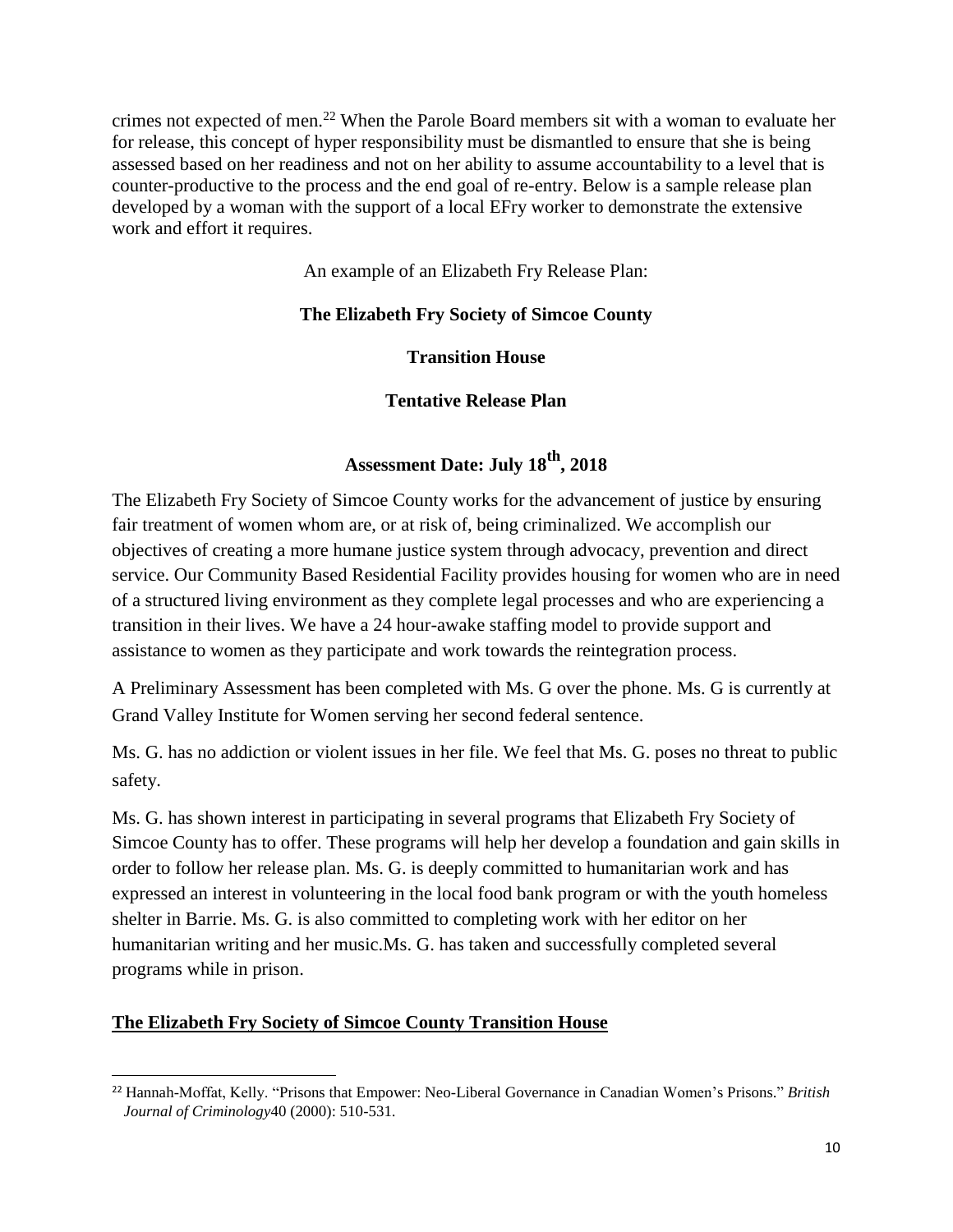**The Orientation Program:** A three-day program designed to assist women reintegrating into the community.

**The Building on Women's Strengths Program:** designed to assist women to develop objectives; this will address individual and long-term goal.

#### **Additional Programs and Services**

The following items are additional resources that will be entered into the applicants plan (if applicable) as dates and times become available.

- 2 Doctor appointments
- 2 Employability Partnership

#### **Additional Information**

Upon arrival at the house each resident will be assigned a counselor who will begin an Individual Program Plan. This plan shall be coordinated with the Parole Officer`s overall plan of supervision for the resident.

A written Individual Plan shall be completed within 30 days after the resident's arrival.

Within a week staff will arrange appointments with outside agencies, as well as with the Elizabeth Fry Society for programs and appointments. Such appointments will be plotted into the monthly schedule.

The plan shall incorporate the house programs and the correctional plan as developed by CSC and NPB. The plan will also include services within the community, which are deemed appropriate.

A progress plan will be written up monthly that will explain where the resident is with her goal achievement and to evaluate her progress. It will critique what is working and what is not with regards to her goals.

There is some free time scheduled into this tentative plan. We leave these spaces blank so that appointment times for any additional programs to be incorporated. Appointments cannot be made until the woman calls for support herself. Also, we believe that the client needs some free time so she can practice and prepare healthy pro-social activities and daily routines for her "down time".

#### **THIS RELEASE PLAN IS FOR INFORMATION PURPOSES ONLY. ACCEPTANCE FOR RESIDENCY IS DEPENDENT ON A COMMUNITY ASSESSMENT TEAM DECISION, AND RELEASE FROM PRISON IS DEPENDENT ON DECISIONS MADE BY THE**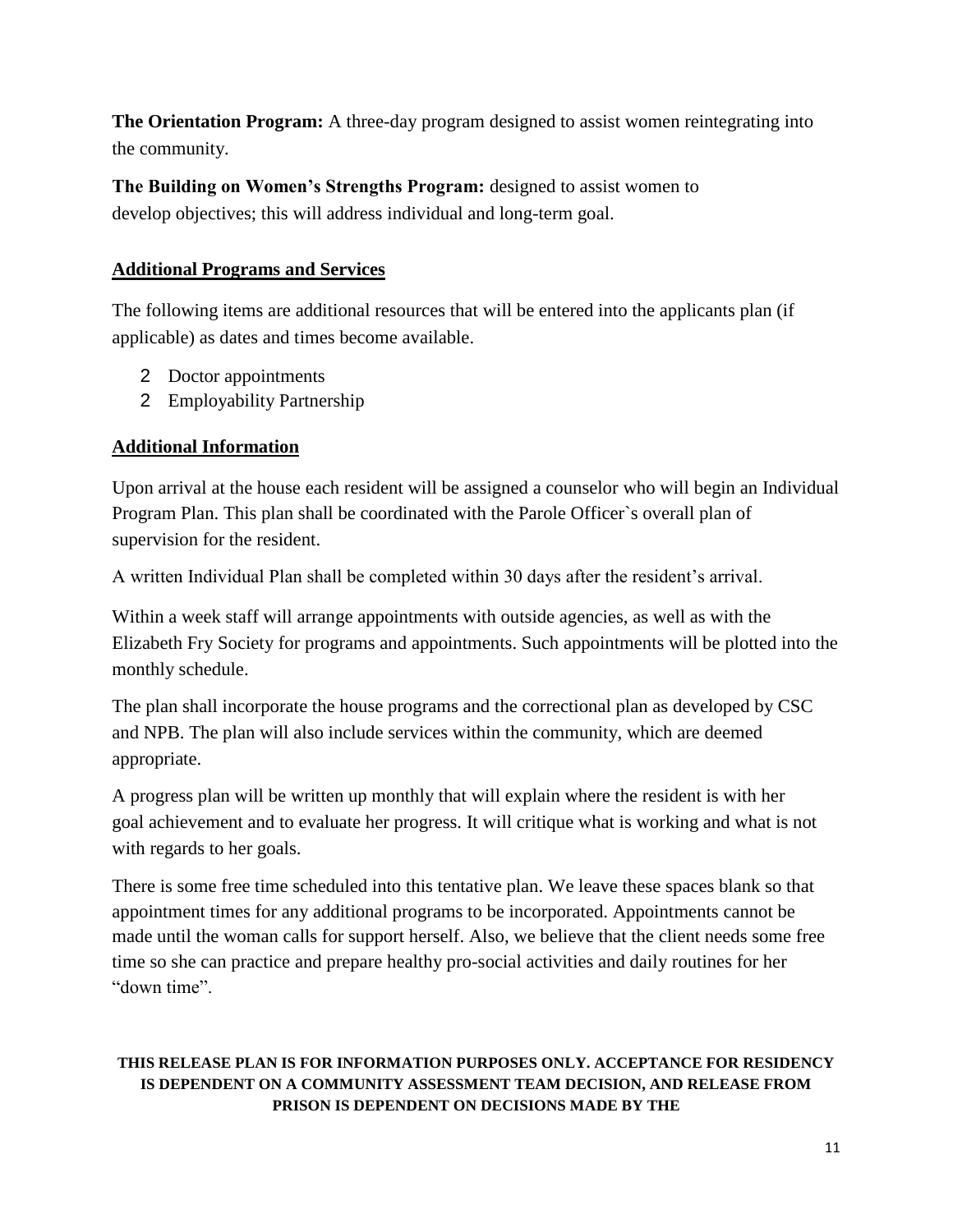#### **Tentative Schedule for C. G.**

(All items with an asterisk (\*) are mandatory. House programs and meetings you must attend unless you were given permission by Senior Staff to be absent)

| <b>Sunday</b>                                                                              | <b>Monday</b>                                                                     | <b>Tuesday</b>                                                                                                    | Wednesday                                                                                                                              | <b>Thursday</b>                                                                                                                                                                           | Friday                                                                                                                               | <b>Saturday</b>                                                                                           |
|--------------------------------------------------------------------------------------------|-----------------------------------------------------------------------------------|-------------------------------------------------------------------------------------------------------------------|----------------------------------------------------------------------------------------------------------------------------------------|-------------------------------------------------------------------------------------------------------------------------------------------------------------------------------------------|--------------------------------------------------------------------------------------------------------------------------------------|-----------------------------------------------------------------------------------------------------------|
| $\overline{5}$                                                                             | $\overline{6}$                                                                    | 7                                                                                                                 | AM/<br>9:00<br>-Breakfast<br>-Chores<br>PM/<br>12:00<br>-Lunch<br>1:00<br><b>Programs</b><br>5:00<br>-Supper<br>6:00<br>$\overline{8}$ | $\overline{2}$<br>AM/<br>9:00<br>-Breakfast<br>11:00<br><b>Programs</b><br>PM/<br>12:00<br>-Lunch<br>-Chores<br>4:30<br>*-Resident<br><b>Meeting</b><br>5:00<br>-Supper<br>$\overline{9}$ | $\overline{3}$<br>AM/<br>9:00<br>-Breakfast<br>-Chores<br>PM/<br>12:00<br>-Lunch<br>5:00<br>-Supper<br>8:00<br>-Movie<br>Night<br>10 | $\overline{4}$<br>AM/<br>9:30<br>-Breakfast<br>-Chores<br>PM/<br>12:00<br>-Lunch<br>5:00<br>-Supper<br>11 |
| AM/<br>9:30<br>-Breakfast<br>-Daily<br>Chores<br>PM/<br>12:00<br>-Lunch<br>5:00<br>-Supper | AM/<br>9:00<br>-Breakfast<br>-Chores<br>PM/<br>12:00<br>-Lunch<br>5:00<br>-Supper | AM/<br>9:00<br>-Breakfast<br>-Daily Chore<br>9:30<br><b>Programs</b><br>PM/<br>12:00<br>-Lunch<br>5:00<br>-Supper | AM/<br>9:00<br>-Breakfast<br>-Chores<br>PM/<br>12:00<br>-Lunch<br>1:00<br><b>Programs</b><br>5:00<br>-Supper<br>6:00                   | AM/<br>9:00<br>-Breakfast<br>11:00<br><b>Programs</b><br>PM/<br>12:00<br>-Lunch<br>-Chores<br>4:30<br>*-Resident<br><b>Meeting</b><br>5:00<br>-Supper                                     | AM/<br>9:00<br>-Breakfast<br>-Chores<br>PM/<br>12:00<br>-Lunch<br>5:00<br>-Supper<br>8:00<br>-Movie<br>Night                         | AM/<br>9:30<br>-Breakfast<br>-Chores<br>PM/<br>12:00<br>-Lunch<br>5:00<br>-Supper                         |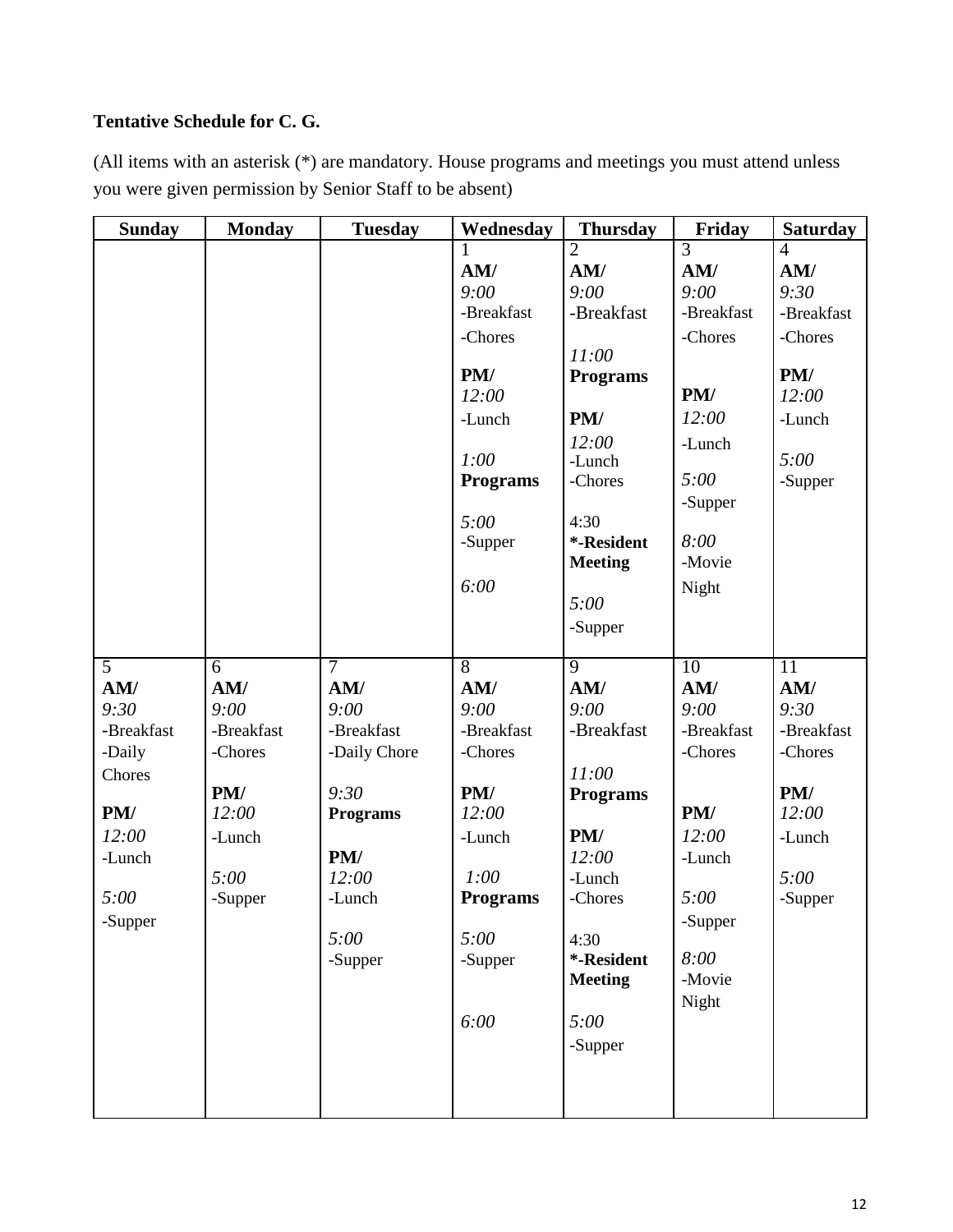## <span id="page-13-0"></span>**Conclusion**

When considering the parole board process, our first questions must focus on what brought them to this place: what in their social context and life experience contributed to their criminalization? It is only by recognizing the contributing factors to their criminalization that the Parole Board of Canada can best support the successful reintegration into their communities post-incarceration.

The most successful interventions for women are guided by those very questions in a manner that is based on the individual and informed by an intersectional substantive equality approach. The unique factors that contributed to their criminalization must also be factored into the development of release plans and support models to address their needs and experiences.

Any solutions that will address the issue of women's criminalization must be developed within the context of gender-specific services. Males and females might be charged with the same offences but the factors that lead them to that point are very different. Initiatives that are successful for women take into the account the specific needs of their groups so as to better offer them support in the long term. Women require parole planning and supportive assistants that will empower and educate them to use their agency to protect against the systematic barriers and institutional disadvantages that exist in their world once they leave prison. Unlike men, women have already entered the cycle of criminality at a disadvantage and as such must be processed through that system with an intersectional approach to allow for an opportunity to achieve substantive equality in the parole system.

<span id="page-13-1"></span>The Parole Board of Canada has the responsibility to train committee members, and should have an active role in training community parole officers on how to support criminalized women in their homes and communities. The parole board must provide criminalized women support as they face challenges to access to the resources they often lack in their personal lives which initially lead to their criminalization. The goal of corrections and the parole board is to guide them through this period of growth towards making healthy and positive choices postincarceration. The more planning and support resources that can be made available early on in their incarceration to address the systemic and social factors contributing to their criminalization, the more successful we will be in significantly supporting women in exiting prison and returning home.